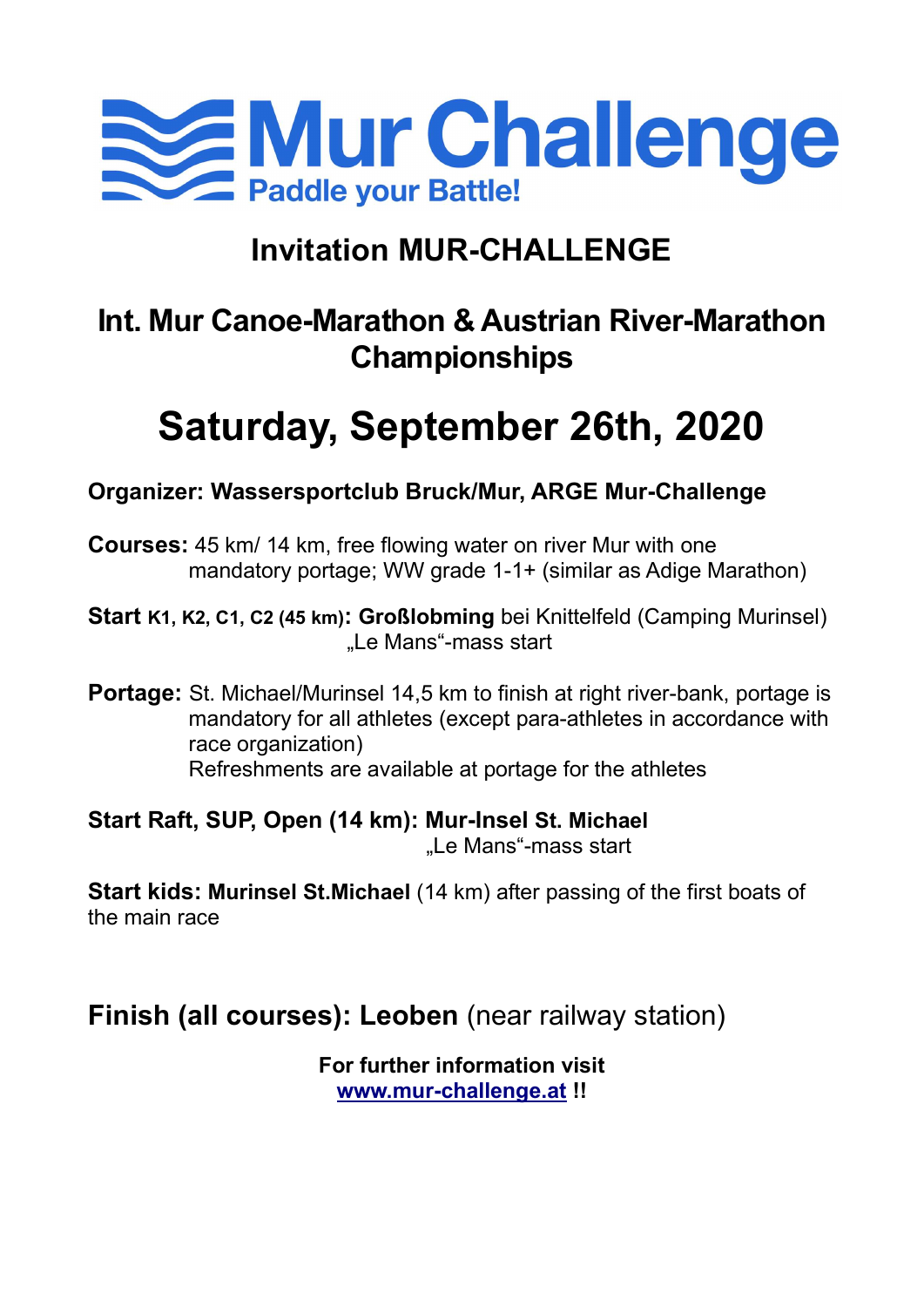# Categories:

| #                           | boat category  | type of boat                         | gender       | age    |          |
|-----------------------------|----------------|--------------------------------------|--------------|--------|----------|
| $\mathbf{1}$                | K1             | <b>WW</b>                            | M            | Senior | ÖM, StLM |
|                             | K1             | <b>WW</b>                            | M            | Master |          |
| $\frac{2}{3}$ $\frac{3}{4}$ | K1             | <b>WW</b>                            | M            | Junior |          |
|                             | K1             | alle                                 | M, W         | Kinder |          |
| $\overline{5}$              | K1             | <b>WW</b>                            | W            | Senior | ÖM, StLM |
| 6                           | K1             | <b>WW</b>                            | W            | Master |          |
| $\overline{7}$              | K1             | <b>WW</b>                            | W            | Junior |          |
| $\,$ $\,$                   | K1             | $FW+SS$                              | M            | Senior | ÖM, StLM |
| 9                           | K1             | FW+SS                                | $\mathbf{M}$ | Master |          |
| 10                          | K1             | FW+SS                                | M            | Junior |          |
| 11                          | K1             | FW+SS                                | W            | Senior | ÖM, StLM |
| 12                          | K1             | FW+SS                                | W            | Master |          |
| 13                          | K1             | FW+SS                                | W            | Junior |          |
| 14                          | K1             | Sea+Tour                             | M,W          |        |          |
| 15                          | C1             | alle                                 | M            |        |          |
| 16                          | C1             | alle                                 | W            |        |          |
| 17                          | K <sub>2</sub> | alle                                 | M            |        | ÖM, StLM |
| 18                          | K2             | alle                                 | W            |        |          |
| 19                          | K <sub>2</sub> | alle                                 | mixed        |        |          |
| 20                          | C2             | alle                                 | M, W, mixed  |        |          |
| 21                          | <b>SUP</b>     |                                      | $\mathbf M$  |        |          |
| 22                          | <b>SUP</b>     |                                      | W            |        |          |
| 23                          | Skijak         |                                      | M, W         |        | ÖM       |
| 24                          | Raft           | Ab R4                                | M, W, mixed  |        |          |
| 25                          | Open           | Mega SUP, sonstige<br>Schlauchboote, | M, W, mixed  |        |          |

WW: downriver racing boats FW: flatwater racing boats SS: Surfskis (and other boats longer than 5,50m) Sea, Tour: all seakayaks and touringboats (L max = 5,50m); C: all Canoes (also Inflatables like Grabner Outsite oder Gumotex Palawa, Baraka, ...) ÖM: Austrian Championships StLM: Styrian Championhip

Seniors: open agegroup Masters: born in 1980 and older Juniors: born in 2002, 2003 and 2004 Youth: born in 2005 and younger International teams (K2, C2, SUP MEGA & Raft) are permitted!